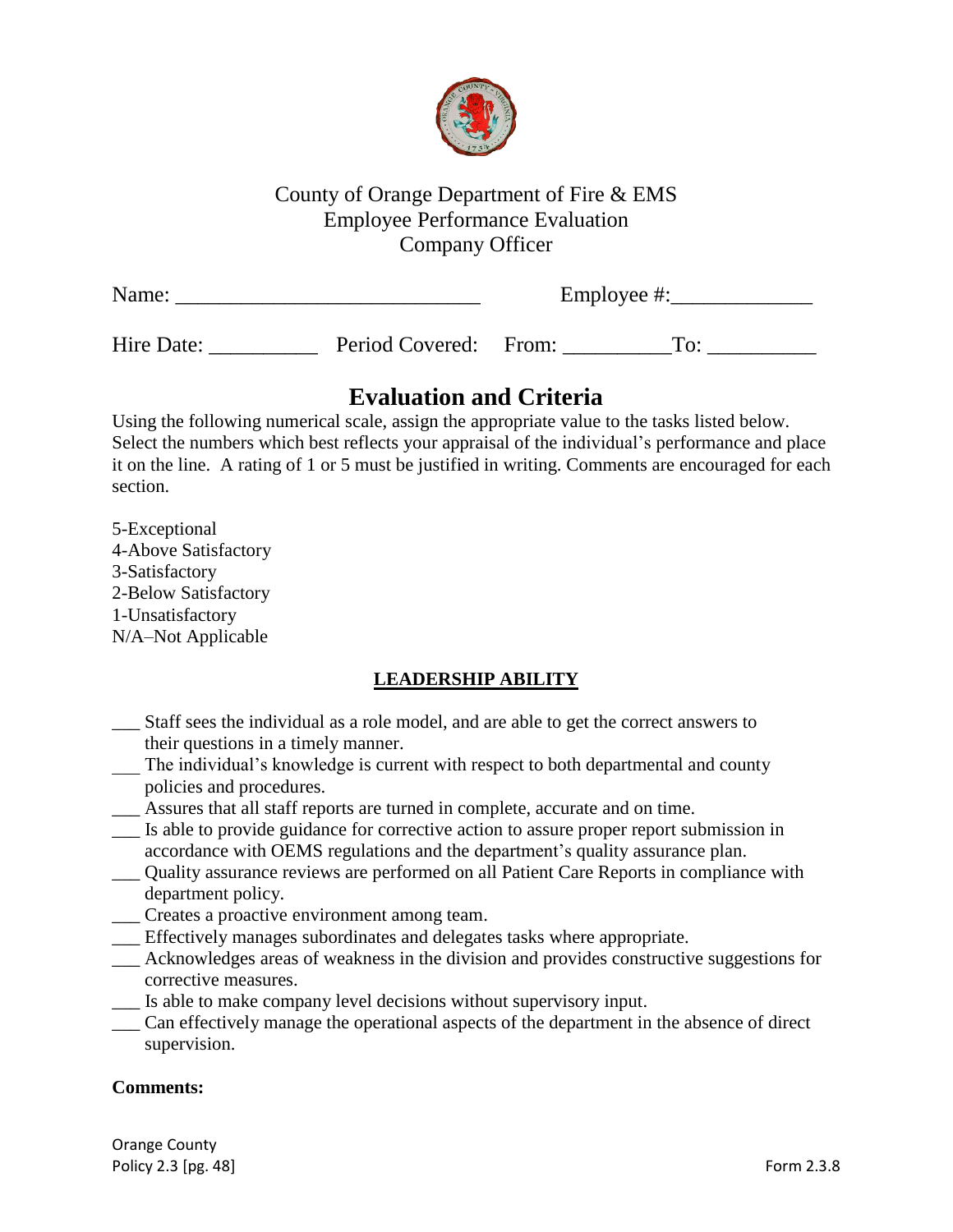#### **Initials**\_\_\_ **COMMITMENT TO DEPARTMENTAL GOALS, PROGRAMS AND OBJECTIVES**

- Works with supervisor(s) and co-workers in planning and building an effective team.
- \_\_\_ Is willing to obey instructions of superiors. Follows the chain of command.
- \_\_\_ Is tactful when raising objections to orders. Does not openly object to orders or criticize the county, department, or superiors in the presence of the public or subordinates.
- \_\_\_ Is willing to accept unpleasant assignments.
- \_\_\_ Accepts and implements change to improve the effectiveness of the department.
- Work time is directed toward the needs of the citizens, subordinates and the department.

### **Comments:**

### **RESPONSE TO CALLS**

- \_\_\_ Response is made within department response guidelines.
- \_\_\_ Radio transmissions are clear, concise, and courteous.
- \_\_\_ Proactively responds to calls for the purpose of supervision and quality assurance.
- \_\_\_ Provides direction and supervision on critical calls as needed.
- \_\_\_ Proper radio procedures are followed.

#### **Comments:**

### **SAFETY AND WORKPLACE ENVIRONMENT**

- \_\_\_ Provides a safe and non-threatening work environment.
- \_\_\_ Assures that appropriate safety equipment is worn/used in the work place.
- \_\_\_ Takes immediate action to prevent incidences of unsafe or hostile work conditions.
- Assures the safe operation of all department equipment and vehicle's.
- \_\_\_ Assures that any work related injury is reported and documented in accordance with policy.

### **Comments:**

# **PERFORMANCE ON CALLS**

- \_\_\_ Assures compliance with department medical SOG's through QA review and personal observation.
- \_\_\_ Promotes a customer oriented environment when dealing with the public.
- Adheres to department policies while on fire scenes.
- \_\_\_ Promotes positive interaction with other agencies.
- Assures compliance with the county transport policy.

Orange County Policy 2.3 [pg. 49] **Form 2.3.8**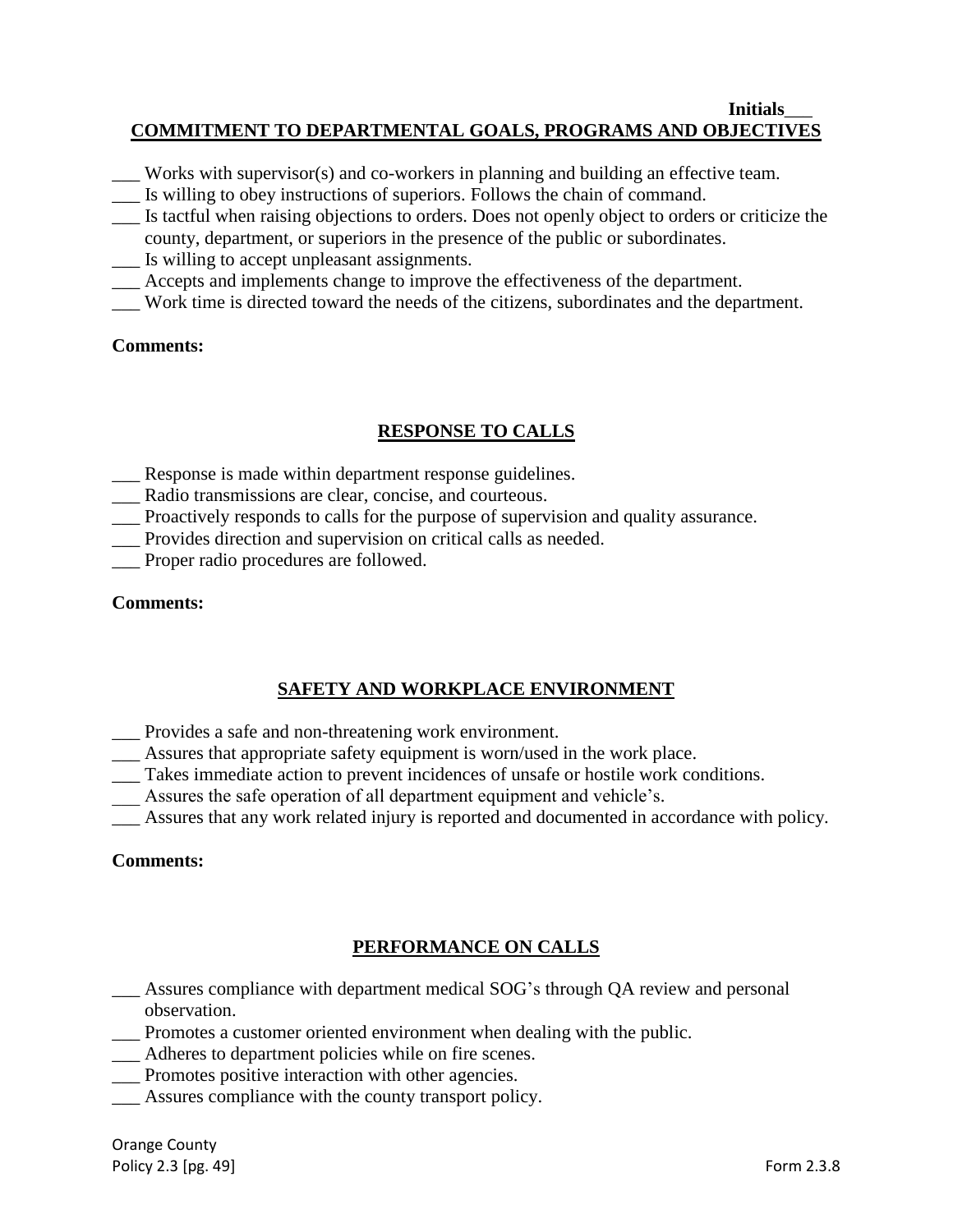#### **Comments:**

#### **Initials\_\_\_**

### **INITIATIVE, ATTITUDE, DEPENDABILITY**

- \_\_\_ Takes initiative to solve day-to-day issues.
- \_\_\_ Meets deadlines and schedules.
- \_\_\_ Has a positive attitude and demeanor.
- \_\_\_ Does not complain about work or work assignments.
- \_\_\_ Requires minimal supervision to function at the company officer level.
- \_\_\_ Follows instructions.
- \_\_\_ Performs tasks as directed.

#### **Comments:**

#### **PERFORMANCE UNDER STRESSFUL, UNUSUAL OR EMERGENCY CONDITIONS**

- \_\_\_ When under unusual circumstances, no serious deviations from expected performance are demonstrated. Encourages self-reporting as appropriate.
- \_\_\_ Composure is maintained under stress.
- \_\_\_ Handles difficult situations in a very confident and professional manner.
- \_\_\_ Uses good judgment by evaluating all reasonable options available.

#### **Comments:**

### **EXTERNAL PUBLIC RELATIONS**

- \_\_\_ No verbal abuse of citizens.
- \_\_\_ Courtesy is demonstrated at all times to all people.
- \_\_\_ Works well with other departments and agencies.

#### **Comments:**

### **INTERNAL COMMUNICATION AND COOPERATION**

- \_\_\_ Problems which occur in the work place relationships are promptly resolved.
- \_\_\_ Readily assists subordinates to resolve problems in a supportive manner.
- \_\_\_ Trains, guides, and mentors less experienced personnel.

#### **Comments:**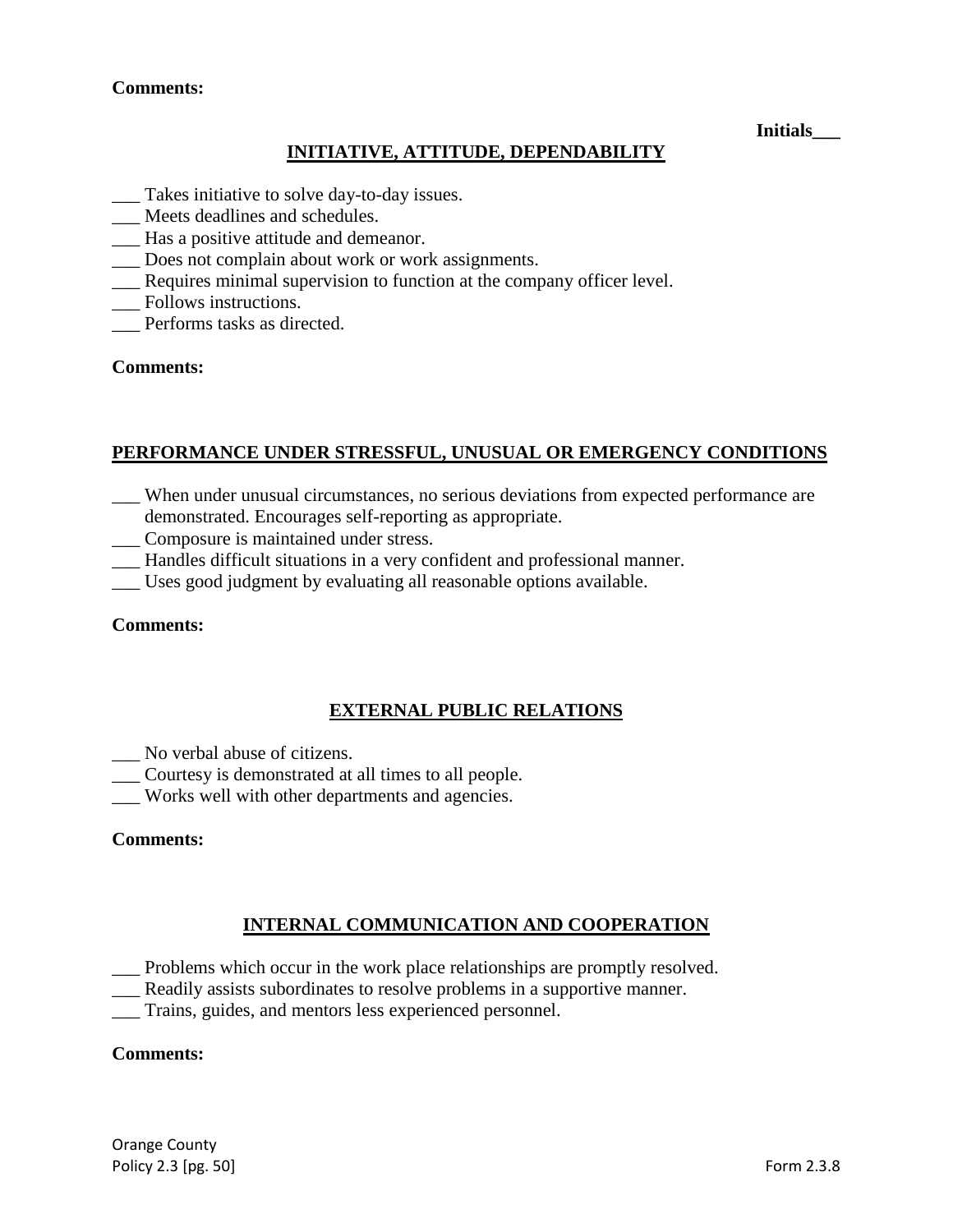### **REPORT PREPARATION, SUBMISSION AND PRESENTATION**

- \_\_\_ Reports are submitted on time.
- \_\_\_ Field notes are used and maintained to document performance and guide future employee evaluations.
- \_\_\_ Fire, EMS, and department reports are legible, concise, and grammatically correct containing all required information.
- Reports and information are rarely returned for correction.
- Reports contain all applicable paperwork, and attachments as necessary.

#### **Comments:**

### **USE, CARE AND MAINTENANCE OF EQUIPMENT**

#### **Assures:**

- \_\_\_ Vehicles are not abused through poor driving habits.
- \_\_\_ Equipment is not lost or damaged due to carelessness.
- \_\_\_ Specified operating and safety procedures are followed in the use and maintenance of specialized equipment.
- Department vehicles are kept clean and serviced.
- Equipment is kept clean, well taken care of, and always in working condition.
- \_\_\_ Work area is kept clean and organized.

#### **Comments:**

### **COMPLIANCE TO POLICIES, PROCEDURES AND REGULATIONS**

- \_\_\_ All county and department policies, general orders, procedures, etc., are followed as directed or exceptions are approved by supervisor.
- \_\_\_ Sick leave is not abused.
- \_\_\_ Leave time is used only as authorized or specified.
- \_\_\_ Does not report late for assigned work.

#### **Comments:**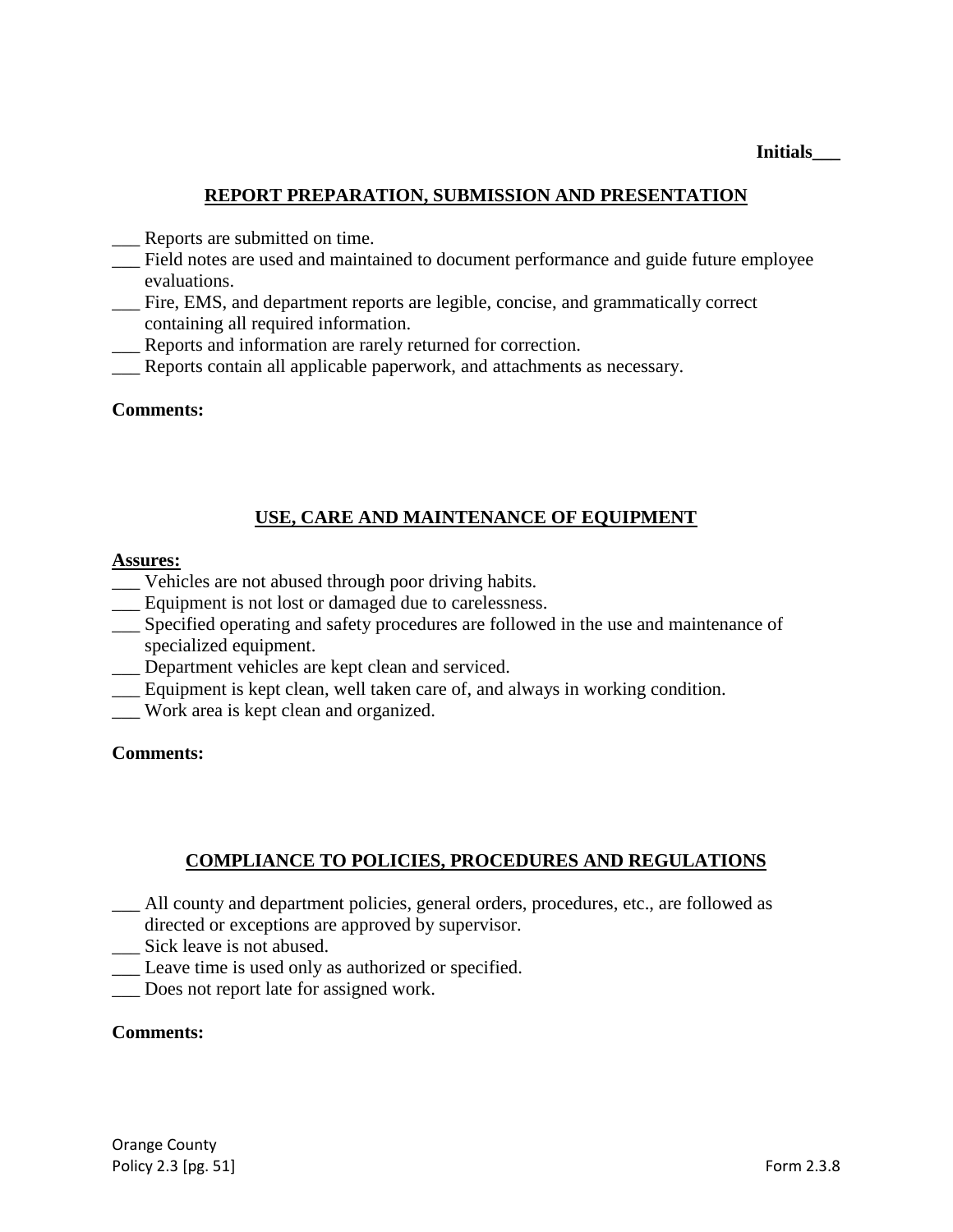**Initials\_\_\_**

### **PHYSICAL CONDITION AND APPEARANCE**

- Uniform and equipment are well kept and pride is taken in appearance. Assures compliance with department uniform policy.
- All physical standards set by the department are met.
- \_\_\_ Corrective measures recommended by physician or other designated health representative are followed in a timely manner.
- Complies with all requests made by the department designated infection control officer and attends yearly mandatory infection control training. (  $\qquad \qquad$  date)

### **Comments:**

### **PROMOTION OF DEPARTMENTAL GOALS, PROGRAMS AND ACTIVITIES**

- \_\_\_ Is an active participant in goal setting, project planning and needs assessment of the department.
- \_\_\_ Supports and responds to the department's goals, programs, and activities.
- \_\_\_ Communicates the department's needs, plans, and goals to subordinates.
- \_\_\_ Clearly communicates and assures that work activities/objectives are understood by subordinates, implemented as scheduled and produce the intended results.
- \_\_\_ Creative and innovative ideas are encouraged from subordinates and advanced whenever possible.

#### **Comments:**

# **TRAINING AND EVALUATION OF PERSONNEL**

- \_\_\_ New employees receive complete orientation, on-the-job training plus continuing feedback on performance.
- \_\_\_ Evaluations and counseling of employees are done on an objective basis.
- \_\_\_ Accomplishments are recognized and employee is suitably commended.
- \_\_\_ Unsatisfactory performance is called to the attention of employee, documented and corrective action taken.
- \_\_\_ All employees are given equal opportunity to train for both improved job skill levels and promotional positions.
- \_\_\_ Employee evaluations are performed on time assuring that documentation exists for the period that is being evaluated.

Orange County Policy 2.3 [pg. 52] Form 2.3.8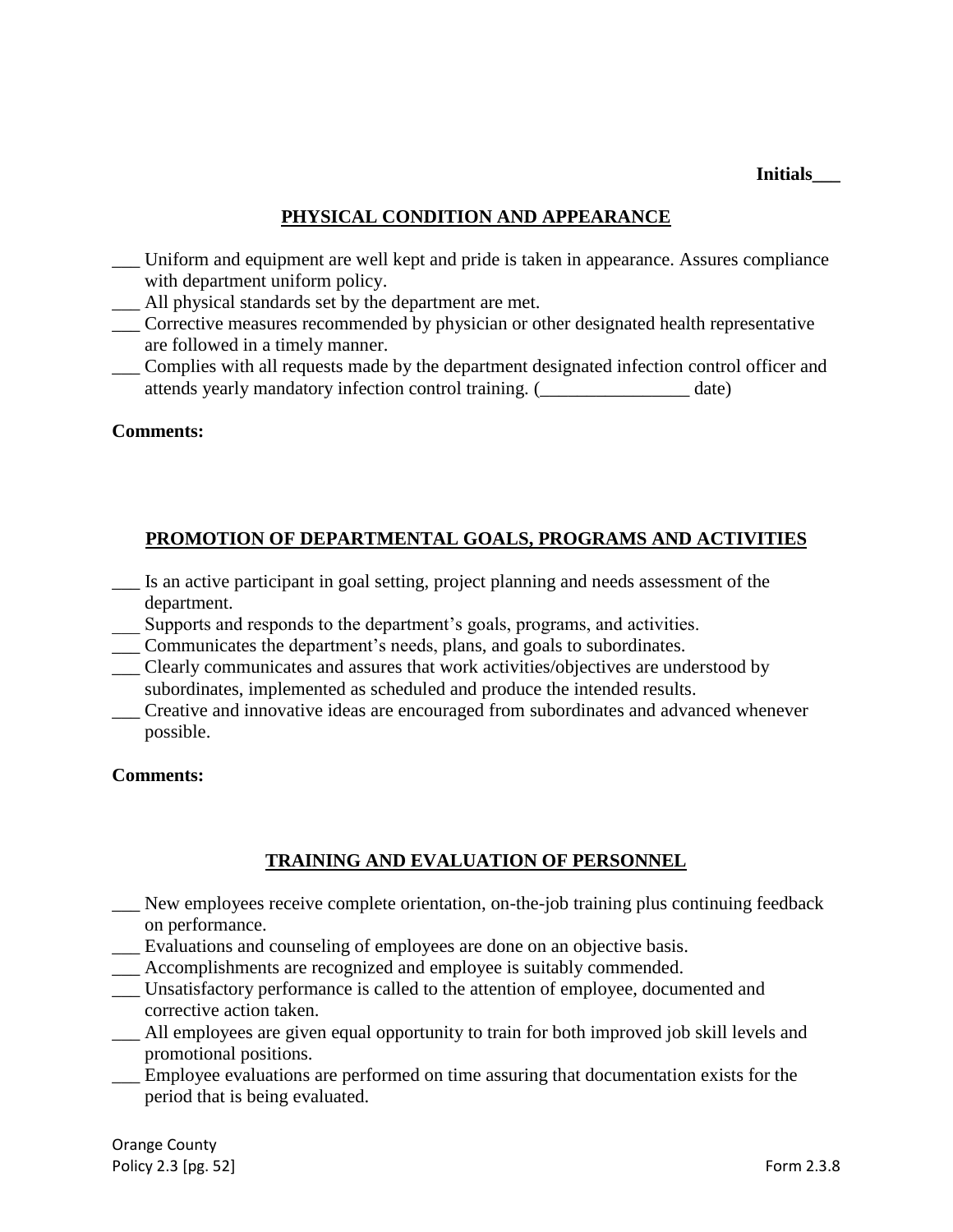### **Comments:**

#### **Initials\_\_\_**

### **PERSONNEL ASSIGNMENT AND SUPERVISION**

- \_\_\_ Assignments are made in a fair and impartial manner considering the needs of the department and the capabilities of the employee.
- Subordinates understand instructions and job assignments.
- \_\_\_ Problems or deviations arising in established schedules, procedures and work activities are promptly confronted and corrected.
- \_\_\_ The Operations Chief is provided with periodic feedback on employee performance.
- Discipline is handled in accordance with department and county personnel policies.
- \_\_\_ Compliance with the department standard of professionalism is achieved.
- \_\_\_Assures that manpower is scheduled in order to meet the needs of the department.
- Limits avoidable overtime use.
- \_\_\_ Assures work records are accurate and complete and that all supplemental documentation is attached and correct prior to submission. Submits work records on time.

#### **Comments:**

**CORE VALUES:** Assign a numeric to each value, then list examples or actions that demonstrate how the employee embodies each core value. Complete all sections.

Integrity: Employee's actions are guided by ethical and honest conduct.

\_\_\_ Leadership: Employee is an example to others.

\_\_\_ Service: Employee is responsive and service-oriented to meet customer needs.

### **Comments:**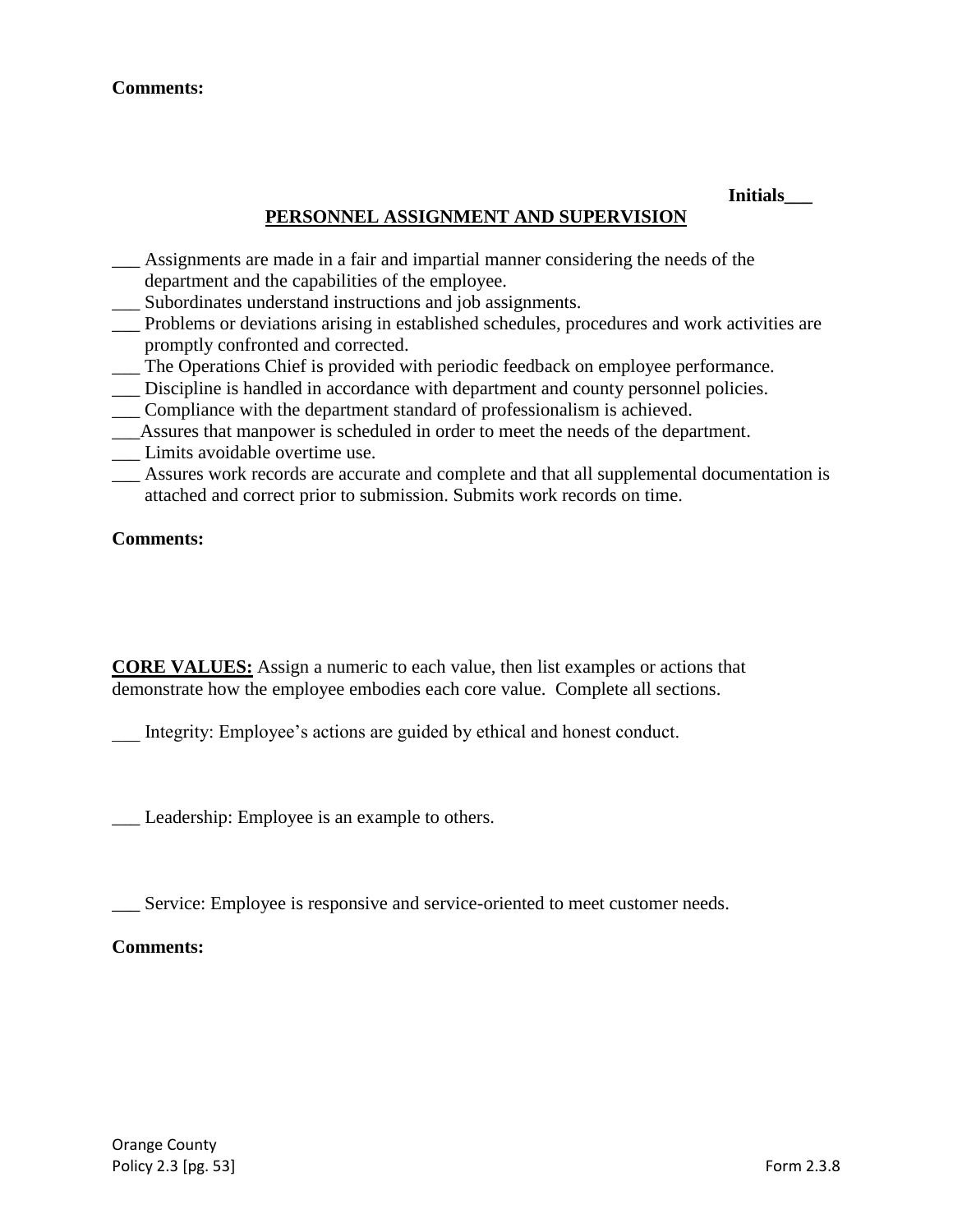**Initials\_\_\_**

### **CALCULATION OF RATING**

| <b>A. TOTAL SCORES</b>         |  |
|--------------------------------|--|
| <b>B. NUMBER OF CATEGORIES</b> |  |
| C. RATING DETERMINATION (A/B)  |  |

### **Development and growth potential:**

Include comments on employee's major strengths, and accomplishments made during this review period and development achieved since the last performance evaluation.

#### **Completed goals and objectives:**

Review the results of goals and objectives completed within this performance cycle.

### **New goals and objectives:**

List the objectives to be accomplished within the next performance cycle. Arrange in order of priority.

**Additional comments by Rating Official:**

**Comments by Rated Employee:**